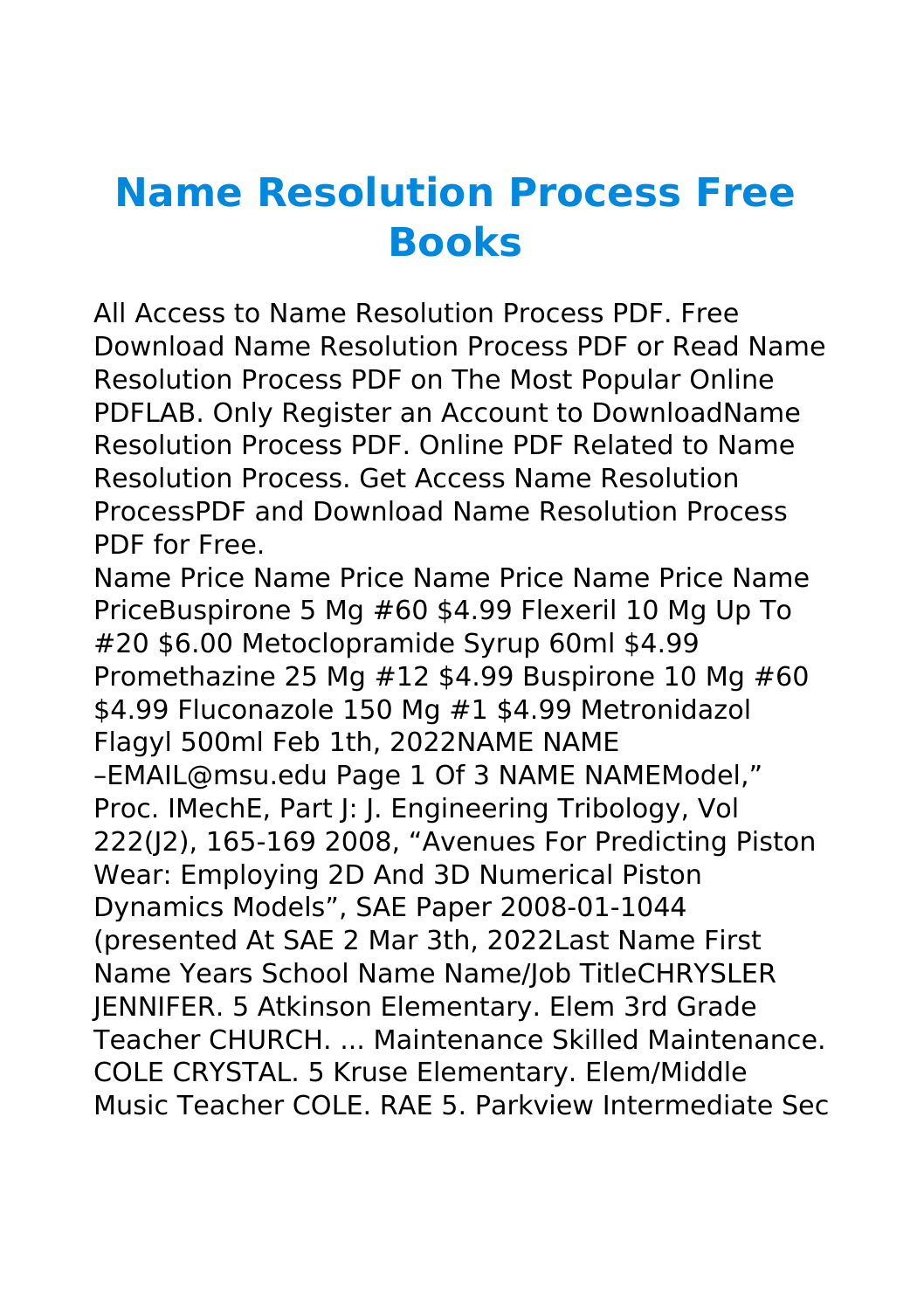Life Science Teacher 7th. COLE MICHAEL. 5 Technology Services. Desktop Technician COLORADO. LAURA 5 May 3th, 2022.

Last Name First Name Business Website Last Name First Name …Braun Virginia NA Painting NY Brickman Stuart Stu-Art Pottery Ceramics NY ... Coppard Bill Caywood Stone Jewelry

Www.caywoodstonejewelry.com Jewelry NY ... Artist Painting NY Hu Ava Avalove Www.avaloveshop.com Wearable Art NY Huff Elwood The Stained Glassery Glass NY Feb 1th, 2022First Name Last Name Married Name Full Name Address City ...June Caraway Williamson June Caraway Williamson 4650 Thomasville Road Tallahasee, FL 32309 Bobby Carnley Bobby Carnley P. O. Box 680278 Marietta, GA 30068 Carnleyrobert6@gmail.com Ramsay Carswell Parham Ramsay Carswell Parham 2519 Surf Road Ochlockonee Bay, FL 32346-2641 Ramsay@redhillslandco.com Jun 1th, 2022County Name Last Name First Name Middle NameDec 29, 2020 · Marion Rhoads, CMI Joshua R. Allen Rice Kristen R. Hamilton Richards, CMI Leslie Tippecanoe Rittenhouse Mark W. Lake Rivera Dirk Abe Marion Roots, MBA DHb ALHS Chad E. St. Joseph Ruiz Jamie LaPorte Ryan Michael A. Out-of-State Saam, ASA, CMI Christopher 'Chip' Elkhart Salveson Peter All Jul 3th, 2022.

Project Name Placing First Name Last Name Unit Name463 Sports Nutrition: Ready, Set, Go 3rd Claire Hartman Dolly Madison 463 Sports Nutrition: Ready,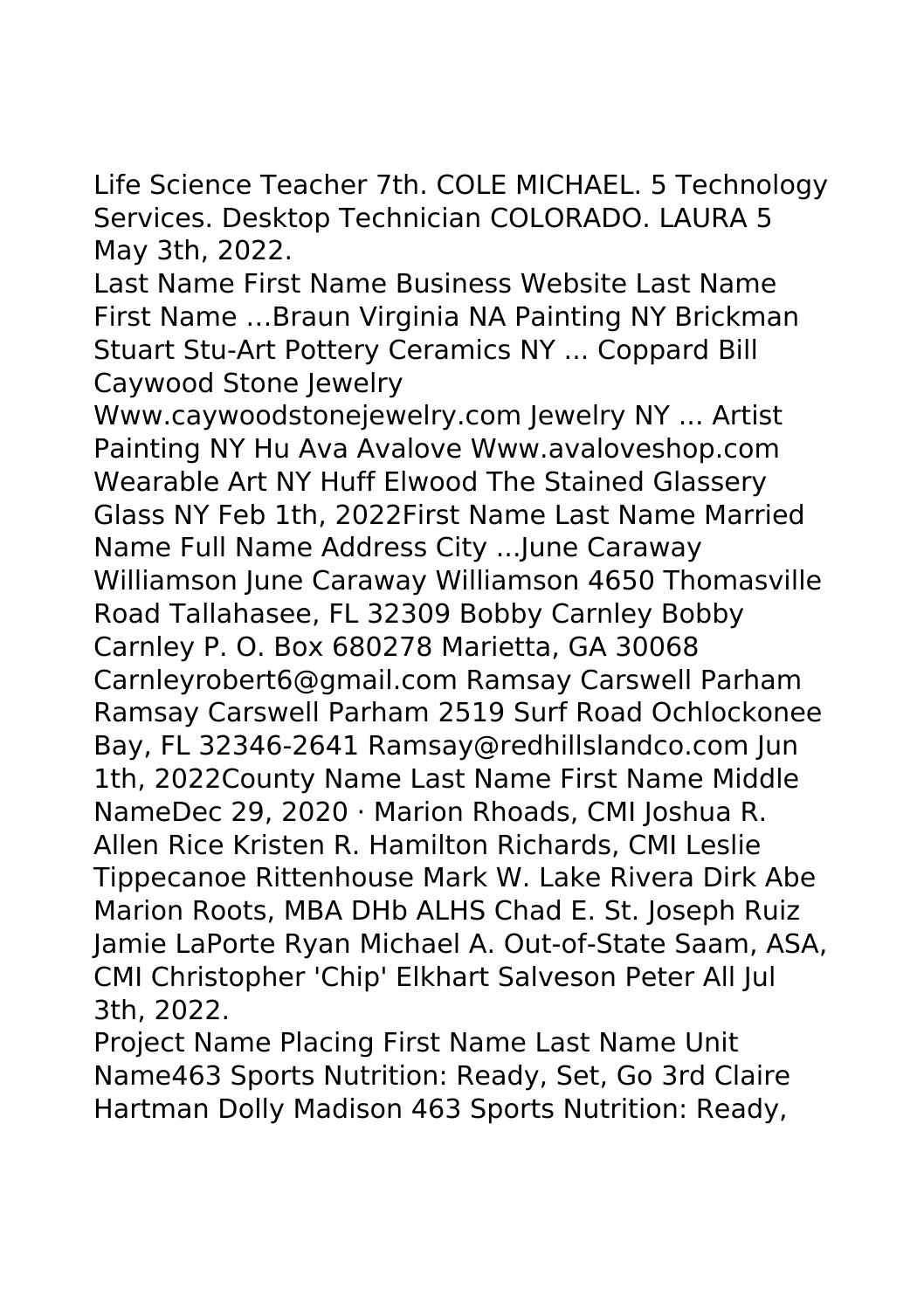Set, Go HM Maxwell Solomon The Rop Feb 3th, 2022Last Name First Name Column1 Last Name First

Name Aaberg ...Barnhill David Lucas Emily Barnum Kris Lucas Edward Barrack David Lucero Kristina Barry Mary Lucero Charles Barstow Sierra Luck Bradley ... Burge Kristen Milch Steven Burke William Miles Craig Burkhardt Julianne Miller Daniel Burlei Jun 3th, 2022Manager Division Name Team Name First Name Last Name …Minor (10U) FBT - J&N Painting & Construction (10U) Adam Swercheck Aswercheck@hotmail.com 6102168315 Minor (10U) FBT - Bethlehem Twp Volunteer Fire Co. (10U) Shawn O'Brien Spo9999@hotmail.com 6105971961 Minor (10U) BTAA - Ballers (10U) David Glovas Davidglovas@pvh.com 6109057590 Mar 2th, 2022. LAST NAME FIRST NAME MIDDLE NAME Combined NameCawthran Orlando Cawthran,orlando Chaisson Marjorie Chaisson,marjorie Champagne Louis Champagne,louis Champagne Theresa Champagne,theresa Chapman Ronnie Chapman,ronnie Chretien The Estate Of Helen Chretien,the Estate Of Helen Church St. Francis Xavier Catholic Church,st. Francis Xavier Catholic Feb 2th, 2022Name Resolution In Flat Name Spaces1.Each Node Keeps Information On Only M Nodes 2.Each Node Knows More About Nodes Closer To It Than About Nodes Further Away 3.The Table In A Node May Not Have Information On The Succ(k), For Some K – I.e. A Node May Be Unable To Resolve A Key By Itself I Key Resolution Requires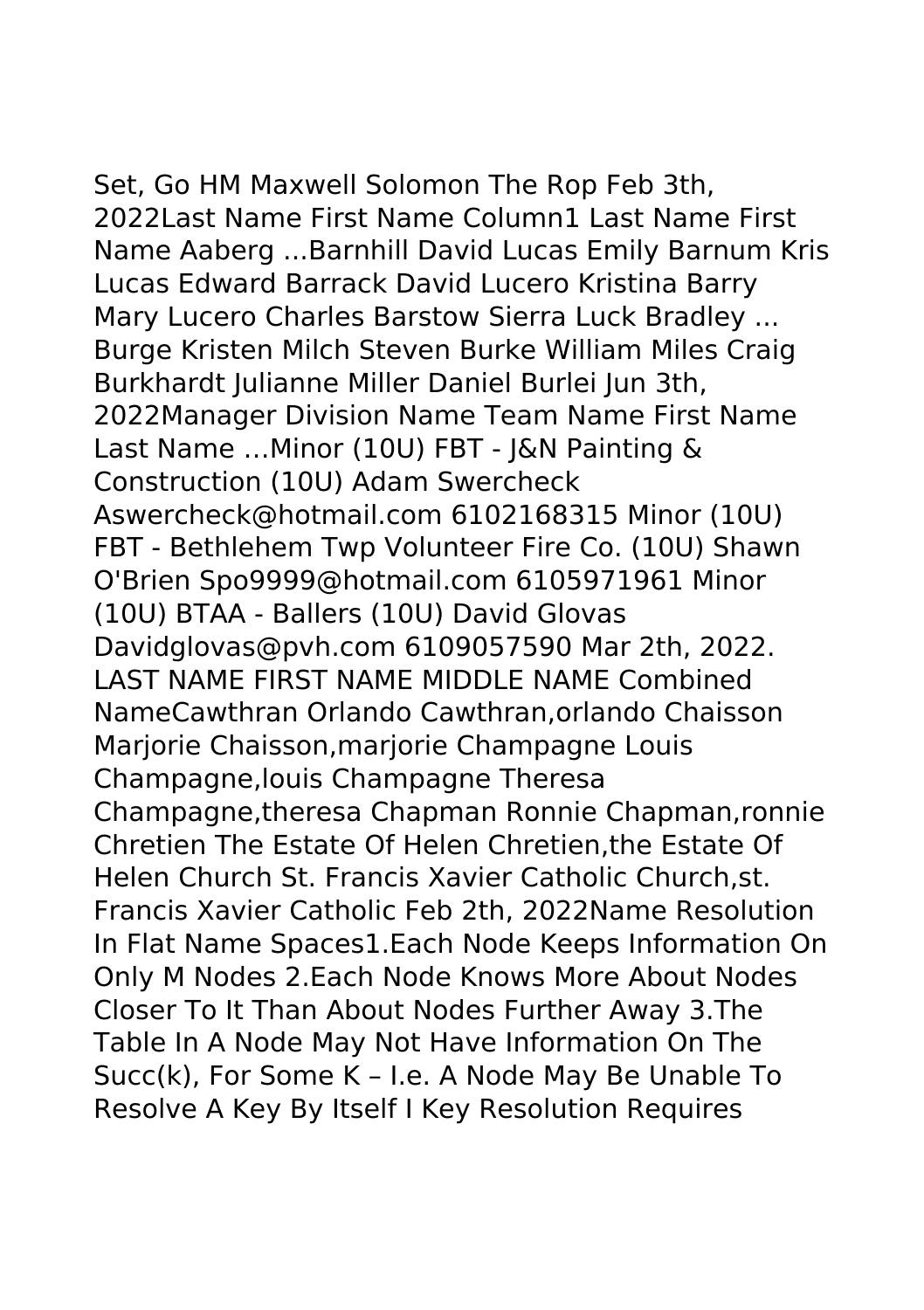O(log(N)) Steps, Where N Is The Number Of Nodes In The System May 3th, 2022RESOLUTION NO. 13-01 RESOLUTION TO ELECT THE OFFICERS OF ...Resolution To Elect The Officers Of Harris County Housing Authority Public Facility Corporation (the "corporation") And Authorize The Officers To Perform All Acts Necessary And Appropriate To Carry Out The Business Of The Corporation Whereas, At A Meeting Of The Board Of Directors Of Harris County Housing Authority Apr 1th, 2022.

RESOLUTION 17-34 A RESOLUTION AUTHORIZING ACCEPTANCE OF ...WHEREAS , The Developer Is Required Under Section VI, Paragraph 6.3 Of The Subdivision Regulations To Submit An "as-built" Survey Of The Public Improvements Including Water, Sewer And Drainage; And WHEREAS, On March 13, 2017, The City Of Spring Hill Planning Commission Recommended The Road ... Dedication And Acceptance Of Road Rights-of Way ... Apr 1th, 202220 LC 120 0465 Senate Resolution 943 A RESOLUTION15 WHEREAS, In 1801, The First Mission School To The Cherokee And The Lower Muscogee 16 Creek Was Established At Spring Place, Georgi A. The Moravian Mission Became A Model For 17 Ministry, Education, And Farming Techniques And, In Subsequent Years, A Friend And Ally To The 18 Chiefs And Tribal Heads At New Echota, Capital Of The Cherokee ... Apr 2th, 2022RESOLUTION NO. 2015-1 A RESOLUTION APPOINTING DEPUTY ...The Shelby County Board Of Supervisors Met In An Organizational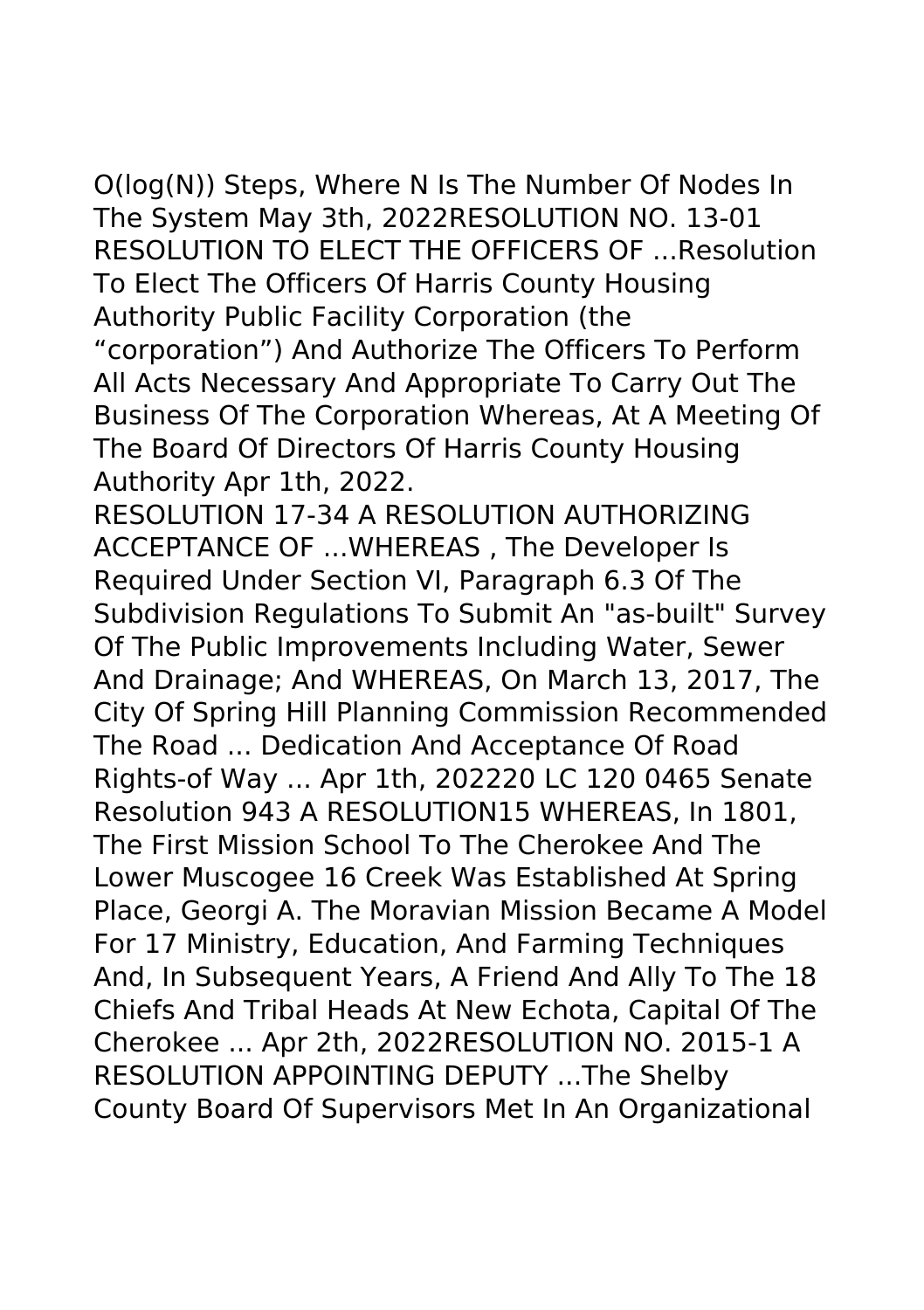Session At 9:00 A.M. In The Supervisors Chambers In The Courthouse With The Following Members Present: Steve Kenkel, Charles Parkhurst, Roger Schmitz, And Marsha J. Carter, Clerk. It Was Moved By Kenkel, Seconded By Schmitz, To Approve Charles Parkhurst As Mar 2th, 2022.

Resolution Resolution - MIT NRWMIT Mittelstands- Und Wirtschaftsvereinigung Der CDU Nordrhein-Westfalen Resolution Resolution Düsseldorf, 30. April 2004 R E S O L U T I O N NRW Muss Den "Irrsinn" Stoppen: Schluss Mit Dem Eiertanz Der Regierung Bei Der Ausbildungsabgabe! Jun 2th, 2022CITY OF HOUSTON, ALASKA RESOLUTION 19-052 3 A RESOLUTION ...HMC 10.08.080(C)(2) Requests For Variances Must Be Heard By The Planning & Zoning Commission, Which Must Hold A Public Hearing Regarding The Request, And Issue A Recommendation Concerning The Application To The City Council Sitting As The City Zoning Board. Finding #3: The Planning & Zoning Commission Conducted A Public Meeting Apr 2th, 2022RESOLUTION NUMBER R- DATE OF FINAL PASSAGE RESOLUTION OF ...Diego Ordering Judicial Foreclosure Of Delinquent Special Taxes And Special Assessments Pursuant To The Mello-roos Community Facilities Act Of 1982, The Improvement Bond Act Of 1915 And The Refunding Act Of 1984 For 1915 Improvement Act Bonds, Ordering That The Delinquent Special Taxes And Assessments Be Removed From The County Tax Roll. Apr 1th, 2022. RESOLUTION – R-20-79 A RESOLUTION AUTHORIZING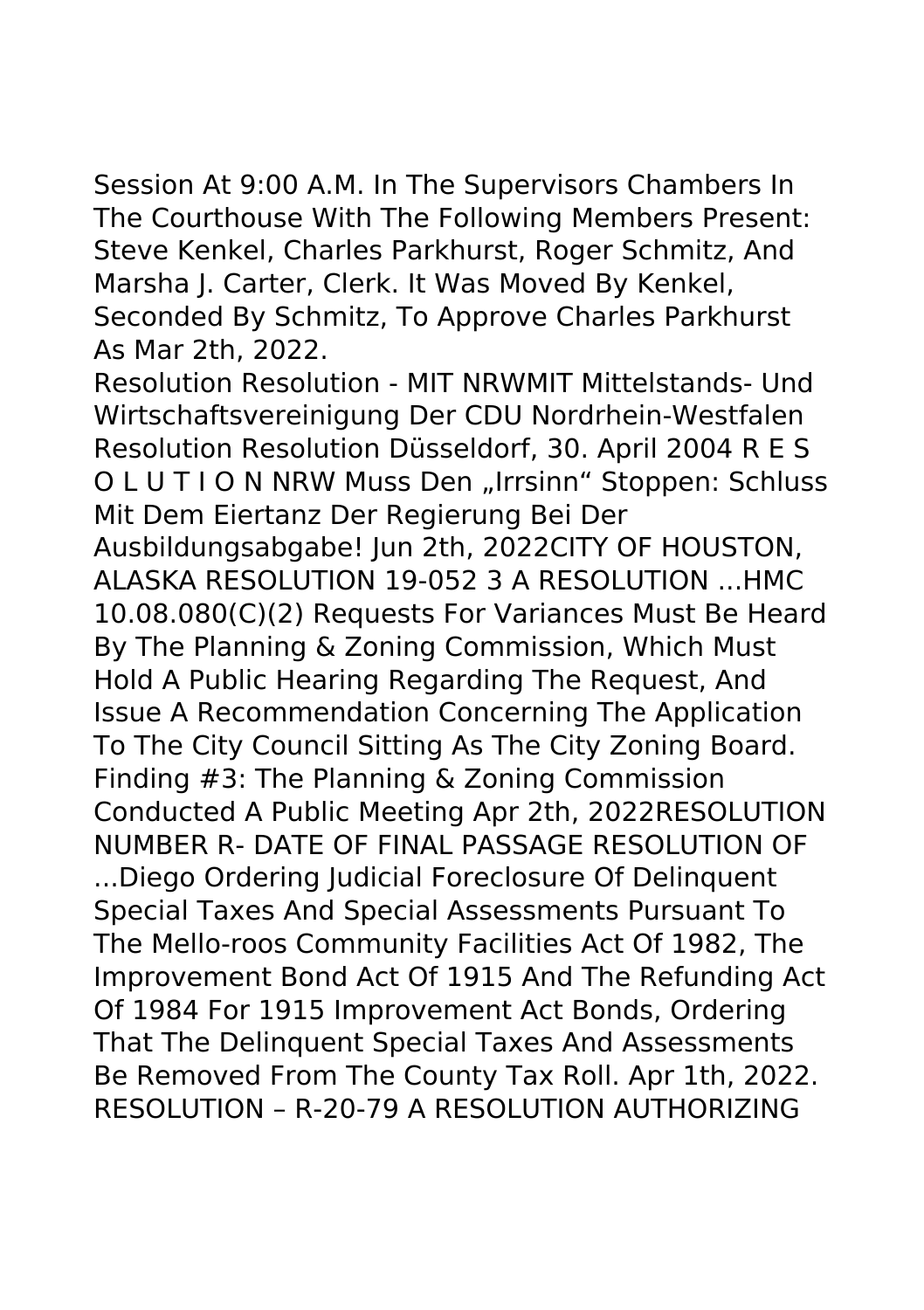ON-LINE ...POST HOLE DIGGER N/A LAND PRIDE LAWN AERATOR N/A FRONTIER PTO ROTO TILLER N/A . Information Only SOUTH HARRISON TOWNSHIP BY:

\_\_\_\_\_ JOSEPH MARINO, MAYOR ATTEST: \_\_\_\_\_ CELESTE KEEN, MUNICIPAL CLERK CERTIFICATION The Foregoing Resolution Was Duly Adopted By The South Harrison Township Committee ... Mar 1th, 2022RESOLUTION 2020-033 RESOLUTION CONFIRMING AND RATIFYING ...DIRECTOR/CHIEF EXECUTIVE OFFICER OF THE SAN DIEGO UNIFIED PORT DISTRICT . WHEREAS, The San Diego Unified Port District (District) Is A Public Corporation Created By The Legislature In 1962 Pursuant To Harbors And Navigation Code Appendix 1 (Port Act); And . Feb 2th, 2022RESOLUTION NO. 7191 A RESOLUTION AUTHORIZING ... 7191 A Resolution Authorizing Acquisition, Construction, Design, Reconstruction, Repair, Replacement And/or Equipping Certain Public Buildings And Facilities Of The City Of Lawrence, Kansas, All For The Purpose Of Implementing En May 1th, 2022. RESOLUTION NO. 2019-27 A RESOLUTION OF THE MAYOR …Chapter 62-80 Page 16 Appendices Page 17 Appendix O Pages 17-22 Appendix P Pages 23-24 CHAPTER 1 ADMINISTRATION Amend 101.1 Title. These Regulations Shall Be Known As The Town Fountain Hills Fire Code, Hereinafter Referred To A Jul 1th, 202213 LC 102 0590 House Resolution 890 A RESOLUTION8 WHEREAS, She Was United In Love And Marriage To Joe Culpepper, And The Couple Worked 9 On Many